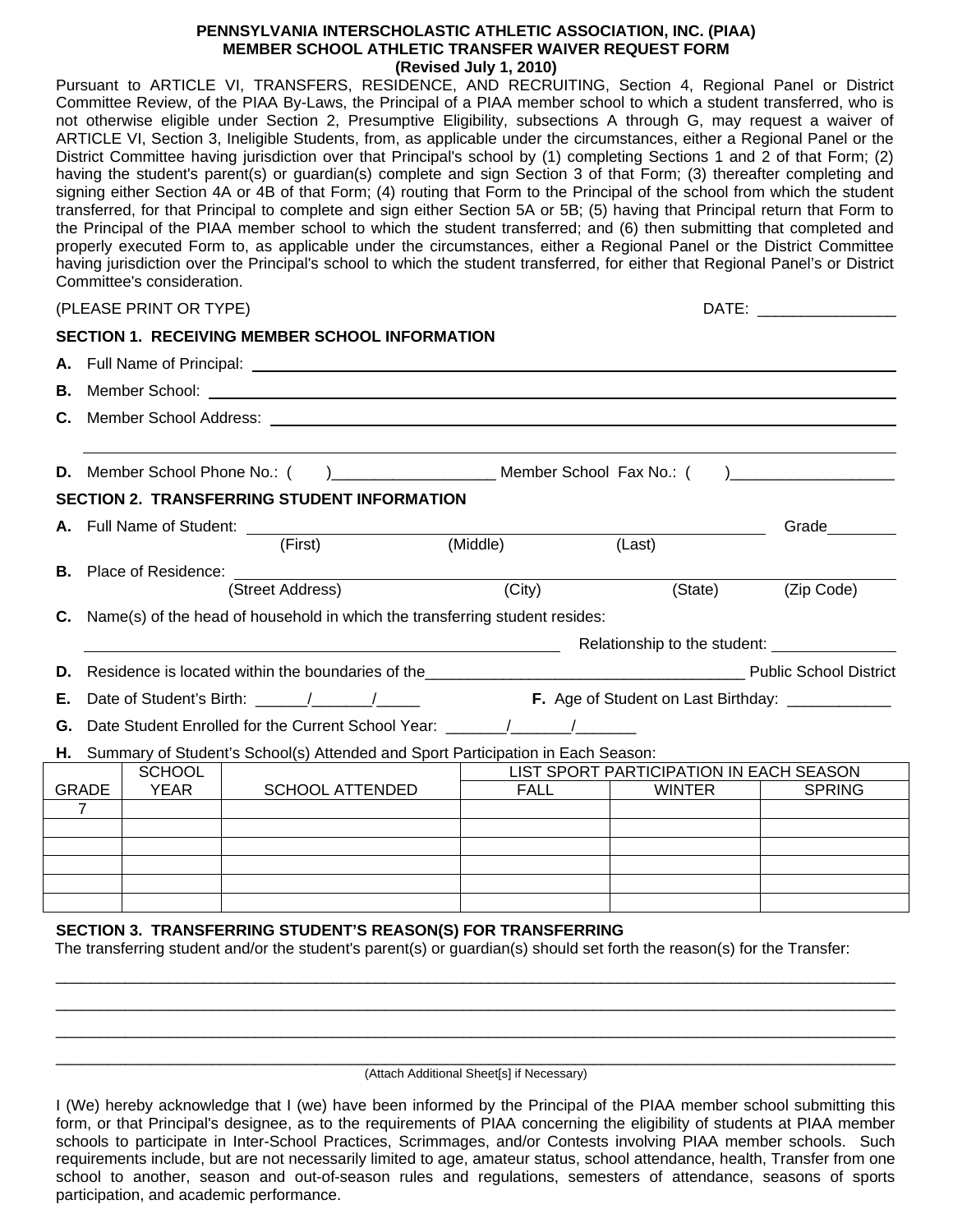I (We) further acknowledge that the information set forth in SECTION 2, TRANSFERRING STUDENT INFORMATION, and SECTION 3, TRANSFERRING STUDENT'S REASON(S) FOR TRANSFERRING, is accurate, complete, and truthful.

\_\_\_\_\_\_\_\_\_\_\_\_\_\_\_\_\_\_\_\_\_\_\_\_\_\_\_\_\_\_\_\_\_\_\_\_\_\_\_\_\_\_\_\_\_\_\_\_\_\_\_\_\_\_\_\_ \_\_\_\_\_\_\_\_\_\_\_\_\_\_\_\_\_\_\_\_\_\_\_\_\_\_\_\_\_\_\_\_\_\_\_\_\_\_

(Signature of Parent(s) or Guardian(s)) (Date)

**SECTION 4. REVIEW AND CERTIFICATION OF PRINCIPAL OF SCHOOL TO WHICH THIS STUDENT TRANSFERRED.** 

\_\_\_\_\_\_\_\_\_\_\_\_\_\_\_\_\_\_\_\_\_\_\_\_\_\_\_\_\_\_\_\_\_\_\_\_\_\_\_\_\_\_\_\_ \_\_\_\_\_\_\_\_\_\_\_\_\_\_\_\_\_\_\_\_\_\_\_\_\_\_\_\_\_\_\_\_\_\_\_\_\_\_

 (Print or Type Name of Principal of School (Print or Type Name of School to to Which This Student Transferred) Which This Student Transferred)

E-mail address of Principal of School to Which This Student Transferred:

## **\*\*(Please complete and sign EITHER A or B below)\*\***

**A.** Upon interviewing the transferring student and the Athletic Director of my school, I hereby certify that, to the best of my knowledge, information, and belief, the student's Transfer was not motivated in some material way by an athletic purpose and the student was not recruited for an athletic purpose.

\_\_\_\_\_\_\_\_\_\_\_\_\_\_\_\_\_\_\_\_\_\_\_\_\_\_\_\_\_\_\_\_\_\_\_\_\_\_\_\_\_\_\_\_\_\_\_\_\_\_\_\_\_\_\_\_ \_\_\_\_\_\_\_\_\_\_\_\_\_\_\_\_\_\_\_\_\_\_\_\_\_\_\_\_\_\_\_\_\_\_\_\_\_\_

(Signature of Principal of School to Which This Student Transferred) (Date)

**B.** Upon interviewing the transferring student and the Athletic Director of my school, I hereby request that the District Committee having jurisdiction over my school review the circumstances of Transfer to assess whether the Transfer was motivated in some material way by an athletic purpose and/or was the result of recruiting, which was materially motivated in some way by an athletic purpose. I have checked each box that I believe applies to this Transfer and affixed my signature certifying to my request for that District Committee's review.

- $\square$  The student's Transfer was motivated in some material way by a representative of my school placing an advertisement in a newspaper or other literature directed toward prospective recruits touting the athletic successes of my school's Teams and/or students. **NOTE:** A comprehensive brochure or comparable piece of literature discussing all or most aspects of the school, including, but not focusing on the athletic program, is permissible.
- $\Box$  A representative of my school provided the transferring student with free transportation, tickets, or admissions to a Contest (other than free transportation, tickets, or admissions made available to all students, or to all students at the same school, or to all students in the same grade level at the same school, or the transferring student attended a Feeder School of my senior high school).
- $\Box$  A representative of my school used AAU or other amateur athletic Coaches to steer the transferring student to my school.
- $\Box$  A representative of my school offered, to the transferring student, scholarships or financial aid which is not available to other students at my school.
- $\Box$  A representative of my school encouraged the parents or relatives of the transferring student to influence the student to enroll at my school to participate in sports. This box need not be checked if the transferring student attended a Feeder School of my senior high school.
- $\Box$  A representative of my school promised playing time or a position on a Team to the transferring student.
- $\Box$  A representative of my school met with the transferring student to encourage the transferring student to enroll at my school. This box need not be checked if the transferring student attended a Feeder School of my senior high school.
- $\Box$  A representative of my school provided transportation or other inducements to the transferring student to take a qualifying examination at my school or to meet with school officials (other than those opportunities provided to all students at a particular school or grade level, or to students attending a Feeder School of my senior high school).
- $\Box$  Athletic Personnel from my school directly, or through another person, encouraged the transferring student or that student's parents to have the student enroll at my school. This box need not be checked if the transferring student attended a Feeder School of my senior high school.
- $\Box$  A representative of my school provided any item with school advertisement (such as shirts, pennants, caps, jackets, etc.) to the transferring student (other than offers made to all students of a particular school or class, or to students attending a Feeder School of my senior high school).
- $\Box$  Athletic Personnel from my school recruited the transferring student to attend my school. This box need not be checked if the transferring student attended a Feeder School of my senior high school.
- $\Box$  The transferring student played on a non-school Team which is Coached by a person affiliated with my school and the majority of the members of that Team were from my school.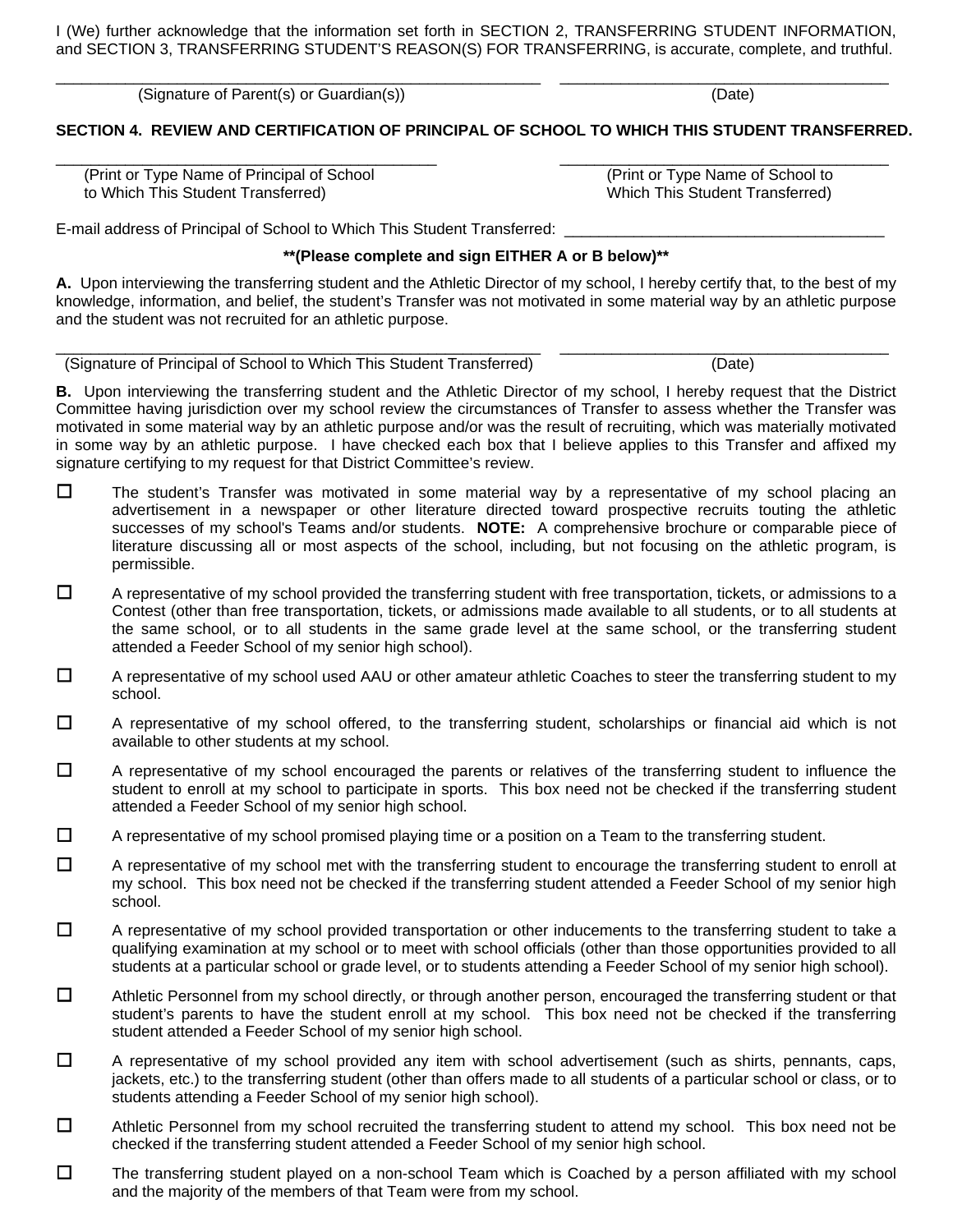- $\Box$  The student's Transfer was motivated in some material way by the involvement of a representative of my school in a camp, clinic, or speech at or during which that person used the opportunity to taunt the athletic successes of my school's Teams and/or students.
- $\Box$  I am aware of other facts or circumstances which would lead me to believe that this Transfer was motivated in some material way by an athletic purpose. (If checked, please explain on next page.) **\***
- $\Box$  I am aware of other facts or circumstances which would lead me to believe that individuals affiliated with my school engaged in recruiting the student for the purpose of participating in athletics. (If checked, please explain on next page.)

\*Transfers which are motivated in some material way by an athletic purpose are those Transfers which would not have occurred but for a desire of the student or the student's family (1) to gain additional playing time; (2) to play for a particular school, Coach, or Team; (3) to avoid either playing for, or athletic sanctions imposed by, a particular school, Coach, or Team; and/or (4) to gain increased media or college exposure.

FACTS OR CIRCUMSTANCES WHICH LEAD ME TO BELIEVE THAT THE TRANSFER OF THIS STUDENT WAS MOTIVATED IN SOME MATERIAL WAY BY AN ATHLETIC PURPOSE:

\_\_\_\_\_\_\_\_\_\_\_\_\_\_\_\_\_\_\_\_\_\_\_\_\_\_\_\_\_\_\_\_\_\_\_\_\_\_\_\_\_\_\_\_\_\_\_\_\_\_\_\_\_\_\_\_\_\_\_\_\_\_\_\_\_\_\_\_\_\_\_\_\_\_\_\_\_\_\_\_\_\_\_\_\_\_\_\_\_\_\_\_\_\_\_\_\_  $\_$  ,  $\_$  ,  $\_$  ,  $\_$  ,  $\_$  ,  $\_$  ,  $\_$  ,  $\_$  ,  $\_$  ,  $\_$  ,  $\_$  ,  $\_$  ,  $\_$  ,  $\_$  ,  $\_$  ,  $\_$  ,  $\_$  ,  $\_$  ,  $\_$  ,  $\_$  ,  $\_$  ,  $\_$  ,  $\_$  ,  $\_$  ,  $\_$  ,  $\_$  ,  $\_$  ,  $\_$  ,  $\_$  ,  $\_$  ,  $\_$  ,  $\_$  ,  $\_$  ,  $\_$  ,  $\_$  ,  $\_$  ,  $\_$  ,

 $\_$  ,  $\_$  ,  $\_$  ,  $\_$  ,  $\_$  ,  $\_$  ,  $\_$  ,  $\_$  ,  $\_$  ,  $\_$  ,  $\_$  ,  $\_$  ,  $\_$  ,  $\_$  ,  $\_$  ,  $\_$  ,  $\_$  ,  $\_$  ,  $\_$  ,  $\_$  ,  $\_$  ,  $\_$  ,  $\_$  ,  $\_$  ,  $\_$  ,  $\_$  ,  $\_$  ,  $\_$  ,  $\_$  ,  $\_$  ,  $\_$  ,  $\_$  ,  $\_$  ,  $\_$  ,  $\_$  ,  $\_$  ,  $\_$  , \_\_\_\_\_\_\_\_\_\_\_\_\_\_\_\_\_\_\_\_\_\_\_\_\_\_\_\_\_\_\_\_\_\_\_\_\_\_\_\_\_\_\_\_\_\_\_\_\_\_\_\_\_\_\_\_\_\_\_\_\_\_\_\_\_\_\_\_\_\_\_\_\_\_\_\_\_\_\_\_\_\_\_\_\_\_\_\_\_\_\_\_\_\_\_\_\_ (Attach Additional Sheet[s] if Necessary) FACTS OR CIRCUMSTANCES WHICH LEAD ME TO BELIEVE THAT INDIVIDUALS AFFILIATED WITH MY SCHOOL ENGAGED IN RECRUITING THIS STUDENT FOR THE PURPOSE OF PARTICIPATING IN ATHLETICS:  $\_$  ,  $\_$  ,  $\_$  ,  $\_$  ,  $\_$  ,  $\_$  ,  $\_$  ,  $\_$  ,  $\_$  ,  $\_$  ,  $\_$  ,  $\_$  ,  $\_$  ,  $\_$  ,  $\_$  ,  $\_$  ,  $\_$  ,  $\_$  ,  $\_$  ,  $\_$  ,  $\_$  ,  $\_$  ,  $\_$  ,  $\_$  ,  $\_$  ,  $\_$  ,  $\_$  ,  $\_$  ,  $\_$  ,  $\_$  ,  $\_$  ,  $\_$  ,  $\_$  ,  $\_$  ,  $\_$  ,  $\_$  ,  $\_$  ,  $\_$  ,  $\_$  ,  $\_$  ,  $\_$  ,  $\_$  ,  $\_$  ,  $\_$  ,  $\_$  ,  $\_$  ,  $\_$  ,  $\_$  ,  $\_$  ,  $\_$  ,  $\_$  ,  $\_$  ,  $\_$  ,  $\_$  ,  $\_$  ,  $\_$  ,  $\_$  ,  $\_$  ,  $\_$  ,  $\_$  ,  $\_$  ,  $\_$  ,  $\_$  ,  $\_$  ,  $\_$  ,  $\_$  ,  $\_$  ,  $\_$  ,  $\_$  ,  $\_$  ,  $\_$  ,  $\_$  ,  $\_$  ,  $\_$  , \_\_\_\_\_\_\_\_\_\_\_\_\_\_\_\_\_\_\_\_\_\_\_\_\_\_\_\_\_\_\_\_\_\_\_\_\_\_\_\_\_\_\_\_\_\_\_\_\_\_\_\_\_\_\_\_\_\_\_\_\_\_\_\_\_\_\_\_\_\_\_\_\_\_\_\_\_\_\_\_\_\_\_\_\_\_\_\_\_\_\_\_\_\_\_\_\_  $\_$  ,  $\_$  ,  $\_$  ,  $\_$  ,  $\_$  ,  $\_$  ,  $\_$  ,  $\_$  ,  $\_$  ,  $\_$  ,  $\_$  ,  $\_$  ,  $\_$  ,  $\_$  ,  $\_$  ,  $\_$  ,  $\_$  ,  $\_$  ,  $\_$  ,  $\_$  ,  $\_$  ,  $\_$  ,  $\_$  ,  $\_$  ,  $\_$  ,  $\_$  ,  $\_$  ,  $\_$  ,  $\_$  ,  $\_$  ,  $\_$  ,  $\_$  ,  $\_$  ,  $\_$  ,  $\_$  ,  $\_$  ,  $\_$  , (Attach Additional Sheet[s] if Necessary) \_\_\_\_\_\_\_\_\_\_\_\_\_\_\_\_\_\_\_\_\_\_\_\_\_\_\_\_\_\_\_\_\_\_\_\_\_\_\_\_\_\_\_\_\_\_\_\_\_\_\_\_\_\_\_\_ \_\_\_\_\_\_\_\_\_\_\_\_\_\_\_\_\_\_\_\_\_\_\_\_\_\_\_\_\_\_\_\_\_\_\_\_\_\_ (Signature of Principal of School to Which This Student Transferred) (Date) **PLEASE ROUTE TO PRINCIPAL OF SCHOOL FROM WHICH THIS STUDENT TRANSFERRED.** 

**SECTION 5. REVIEW AND CERTIFICATION OF PRINCIPAL OF SCHOOL FROM WHICH THIS STUDENT TRANSFERRED.** 

\_\_\_\_\_\_\_\_\_\_\_\_\_\_\_\_\_\_\_\_\_\_\_\_\_\_\_\_\_\_\_\_\_\_\_\_\_\_\_\_\_\_\_\_ \_\_\_\_\_\_\_\_\_\_\_\_\_\_\_\_\_\_\_\_\_\_\_\_\_\_\_\_\_\_\_\_\_\_\_\_\_\_

 (Print or Type Name of Principal of School (Print or Type Name of School from from Which This Student Transferred) Which This Student Transferred)

E-Mail address of Principal of School from Which This Student Transferred:

# **\*\*(Please complete and sign EITHER A or B below)\*\***

**A.** Upon my interviewing the Athletic Director of my school and, if possible, the student and/or the transferring student's parent(s), I hereby certify that, to the best of my knowledge, information, and belief, the student's Transfer was not motivated in some material way by an athletic purpose and the student was not recruited for an athletic purpose.

\_\_\_\_\_\_\_\_\_\_\_\_\_\_\_\_\_\_\_\_\_\_\_\_\_\_\_\_\_\_\_\_\_\_\_\_\_\_\_\_\_\_\_\_\_\_\_\_\_\_\_\_\_\_\_\_ \_\_\_\_\_\_\_\_\_\_\_\_\_\_\_\_\_\_\_\_\_\_\_\_\_\_\_\_\_\_\_\_\_\_\_\_\_\_ (Signature of Principal of School from Which This Student Transferred) (Date)

**B.** Upon my interviewing the Athletic Director of my school and, if possible, the transferring student and/or the transferring student's parent(s), I hereby request that the District Committee having jurisdiction over the PIAA member school to which the student transferred review the circumstances of Transfer to assess whether the Transfer was motivated in some material way by an athletic purpose and/or was the result of recruiting, which was materially motivated in some way by an athletic purpose. I have checked each box that I believe applies to this Transfer and affixed my signature certifying to my request for that District Committee's review.

 $\Box$  The student, or a parent or guardian, or an adult with whom the student resides, was dissatisfied with the student's position or the amount of playing time which the student received.